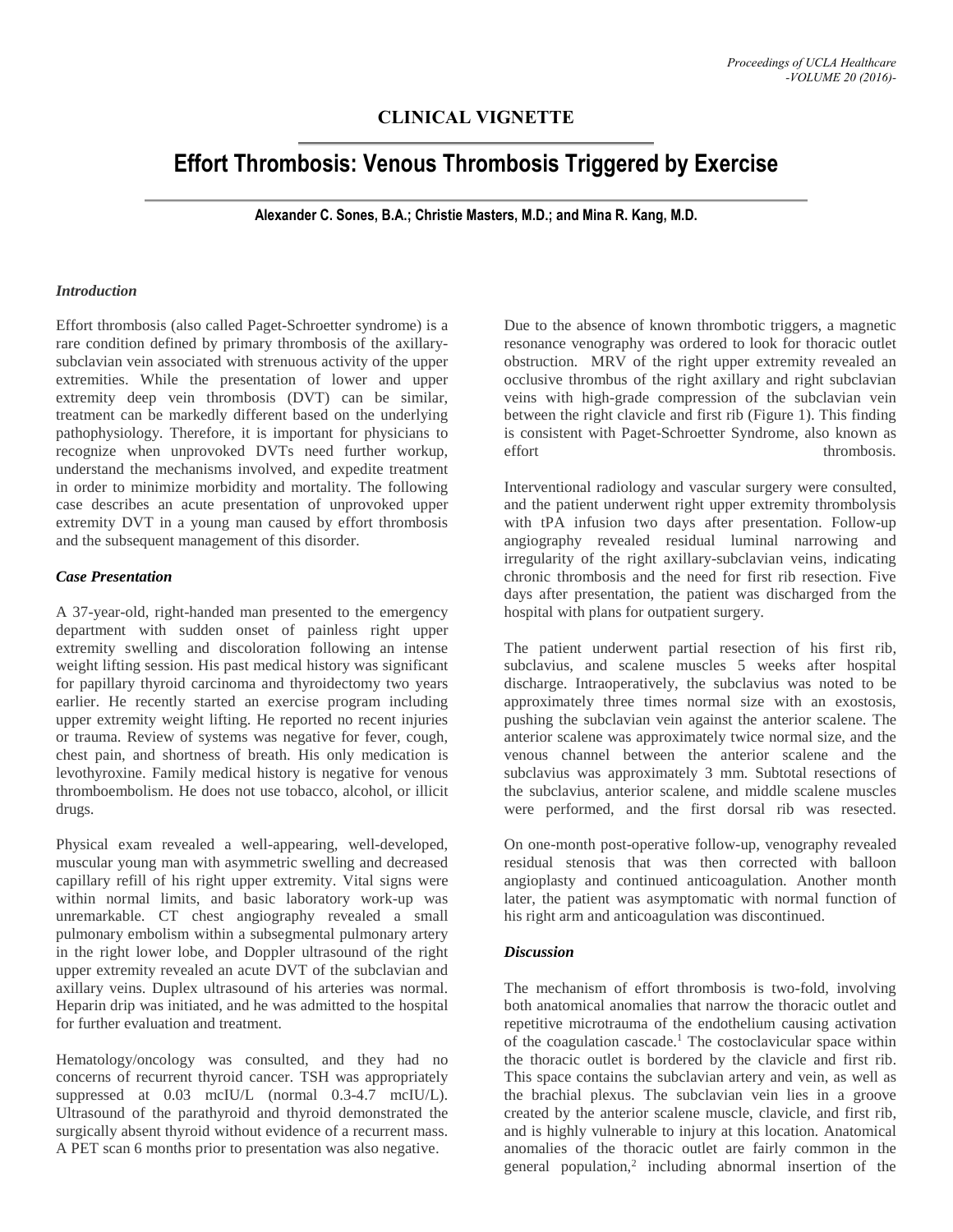anterior scalene onto the first rib, a congenital cervical rib, muscle hypertrophy, and fibrous bands in the thoracic outlet. These anomalies can cause narrowing of the costoclavicular space, predisposing patients to thrombosis.

Hyper-abduction and retroversion of the upper limb, especially in an obstructed thoracic outlet, can result in venous intima damage and the initiation of deep vein thrombosis. Repeated insults to the venous endothelium, such as those incurred by strenuous activities including weight lifting, wrestling, and other sports, are particularly likely to induce significant thrombosis.

Patients with effort thrombosis typically present as young and otherwise healthy men with acute or sub-acute swelling and arm discomfort in their dominant arm. Patients may also present with dilated and visible veins across the upper arm, reddish-blue discoloration, and arm heaviness. A specific event such as rigorous exercise that immediately elicited the onset of symptoms may be reported.<sup>3</sup>

Effort thrombosis treated correctly in a timely manner will lead to minimal long-term consequences but if neglected can lead to severe negative sequelae such as recurrent thromboembolism, pulmonary embolism, and post-thrombotic syndrome. Effort thrombosis is often misdiagnosed as a simple muscle strain or incorrectly treated solely with anticoagulation as is commonly done for lower extremity DVT. Effort thrombosis managed with anticoagulation alone leaves the patient susceptible to acute pulmonary embolism in 6% to 15% of cases, residual upper extremity obstruction in up to 78% of cases, and permanent disability in the affected arm in 39% to 68% of cases.<sup>3-5</sup> Thus, it is important that physicians recognize the possibility of effort thrombosis in patients with otherwise unprovoked upper extremity DVT, order the appropriate imaging studies for diagnosis, and refer to knowledgeable specialists for timely and definitive treatment.

Diagnosis of effort thrombosis can be made with a duplex ultrasound scan noting occlusion of the axillary-subclavian vein at the costoclavicular junction.3,6 Absence of flow, lack of compressibility, and an echolucent lesion indicate the presence of a recently developed thrombus, whereas a more chronic obstruction appears echogenic and fibrotic.<sup>6</sup> CT or MR venography offer high anatomical detail of nearby structures and can be used if the ultrasound scan is unequivocal.

Thrombolytic therapy followed immediately by first rib resection and scalenectomy is indicated for patients with less than 2 weeks of symptom duration. Lysis is less likely to be effective in patients with more chronic symptoms, and these patients should thus immediately undergo first rib resection and scalenectomy.<sup>3</sup> Following rib resection, all patients should receive anticoagulation for 3 to 6 months in addition to periodic ultrasound scans to assess flow in the subclavian. If necessary, venoplasty should be performed until the subclavian vein is patent.

No validated treatment algorithm currently exist for patients with effort thrombosis. In patients with short duration of

symptoms prior to diagnosis, and an absence of identifiable anatomical anomalies, non-operative management has been shown to have similar outcomes as operative management. If non-operative management is preferred, patients should undergo catheter directed thrombolysis followed by 6 to 12 months of oral anticoagulation.<sup>7</sup> Patients should also frequently be assessed for vein patency with ultrasound. Ultimate goals of therapy should include patency of the axillary and subclavian veins, resolution of symptoms without further need for medications, and return to occupation or activities that induced the condition.

**Figure 1.** Contrast MRV revealed extensive clotting (left arrow) and subclavian vein compression at the clavicle and first rib (right arrow).



#### **REFERENCES**

- 1. **Moore R, Wei Lum Y.** Venous thoracic outlet syndrome. *Vasc Med*. 2015 Apr;20(2):182-9. doi: 10.1177/1358863X14568704. Review. PubMed PMID: 25832605.
- 2. **Juvonen T, Satta J, Laitala P, Luukkonen K, Nissinen J**. Anomalies at the thoracic outlet are frequent in the general population. *Am J Surg*. 1995 Jul;170(1):33-7. PubMed PMID: 7793491.
- 3. **Illig KA, Doyle AJ.** A comprehensive review of Paget-Schroetter syndrome. *J Vasc Surg*. 2010 Jun;51(6):1538- 47. doi: 10.1016/j.jvs.2009.12.022. Epub 2010 Mar 20. Review. PubMed PMID: 20304578.
- 4. **Becker DM, Philbrick JT, Walker FB 4th**. Axillary and subclavian venous thrombosis. Prognosis and treatment. *Arch Intern Med*. 1991 Oct;151(10):1934-43. Review. PubMed PMID: 1929680.
- 5. **Hingorani A, Ascher E, Lorenson E, DePippo P, Salles-Cunha S, Scheinman M, Yorkovich W, Hanson J**. Upper extremity deep venous thrombosis and its impact on morbidity and mortality rates in a hospital-